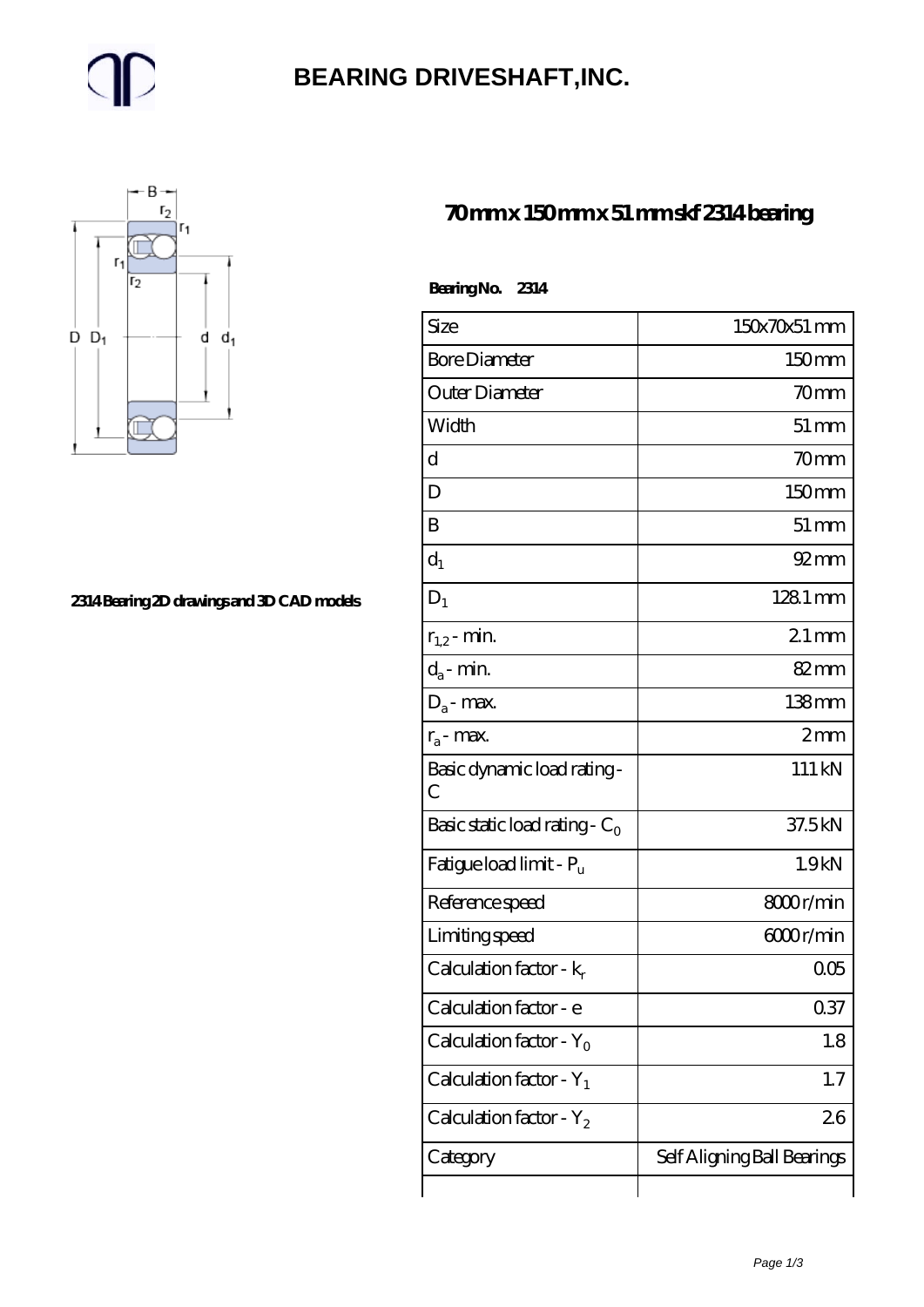# $\mathbb{P}$

## **[BEARING DRIVESHAFT,INC.](https://m.trendco-vick.com)**

| Inventory                | 00                                                                                                                                                                                       |
|--------------------------|------------------------------------------------------------------------------------------------------------------------------------------------------------------------------------------|
| Manufacturer Name        | <b>SKF</b>                                                                                                                                                                               |
| Minimum Buy Quantity     | N/A                                                                                                                                                                                      |
| Weight/Kilogram          | 4027                                                                                                                                                                                     |
| Product Group            | BO0152                                                                                                                                                                                   |
| Mounting Method          | Shaft                                                                                                                                                                                    |
| Enclosure                | Open                                                                                                                                                                                     |
| Rolling Element          | <b>Ball Bearing</b>                                                                                                                                                                      |
| Cage Material            | Steel                                                                                                                                                                                    |
| Precision Class          | ABEC 1   ISO PO                                                                                                                                                                          |
| Internal Clearance       | CO-Medium                                                                                                                                                                                |
| Number of Rows of Balls  | Double Row                                                                                                                                                                               |
| Other Features           | Allowable Misalignment 3<br>Deg                                                                                                                                                          |
| Long Description         | <b>70MM Bore; Shaft Mount;</b><br>150MM Outside Diameter:<br>51MM Inner Race Width;<br>51MM Outer Race Width;<br>Open; Steel Cage; Double<br>Row of Balls, ABEC 1   ISO<br>PO, CO-Medium |
| Inch - Metric            | Metric                                                                                                                                                                                   |
| Category                 | Self Aligning Ball Bearings                                                                                                                                                              |
| <b>UNSPSC</b>            | 31171532                                                                                                                                                                                 |
| Harmonized Tariff Code   | 8482105068                                                                                                                                                                               |
| Noun                     | Bearing                                                                                                                                                                                  |
| <b>Keyword String</b>    | Self Aligning                                                                                                                                                                            |
| Manufacturer URL         | http://www.skf.com                                                                                                                                                                       |
| Manufacturer Item Number | 2314                                                                                                                                                                                     |
| Weight/LBS               | 8869                                                                                                                                                                                     |
| <b>Inner Race Width</b>  | 2008Inch   51 Millimeter                                                                                                                                                                 |
| Outer Race Width         | 2008Inch   51 Millimeter                                                                                                                                                                 |
| Outside Diameter         | 5906Inch   150Millimeter                                                                                                                                                                 |
| <b>Bore</b>              | 2756Inch   70Millimeter                                                                                                                                                                  |
|                          |                                                                                                                                                                                          |